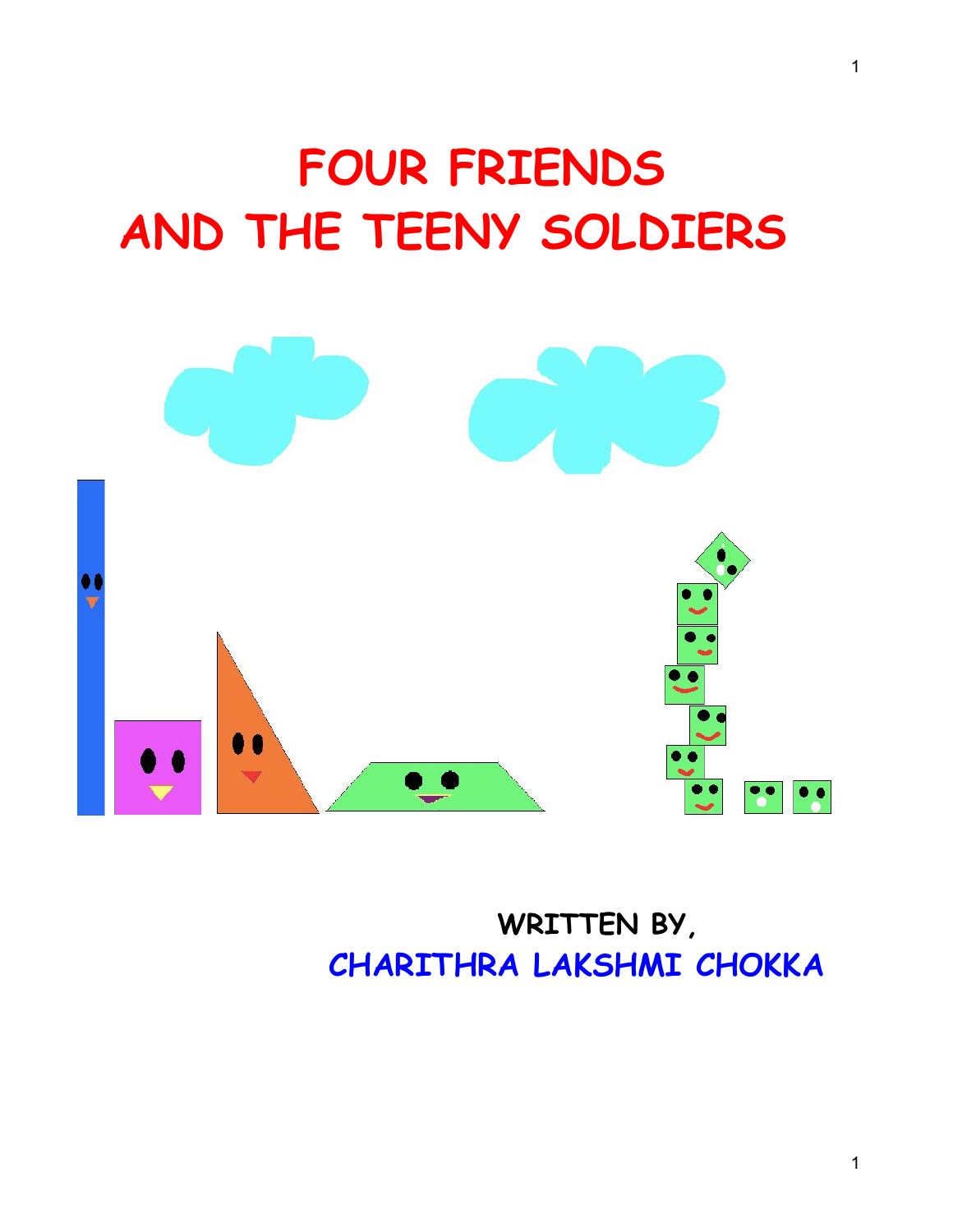I would take this opportunity to thank the YMSA Team and my school, SilverOaks International, for giving us an excellent platform to enhance our skills.

With lots of love, I thank my mother for helping me in using the Jspaint tool, for illustrating the characters.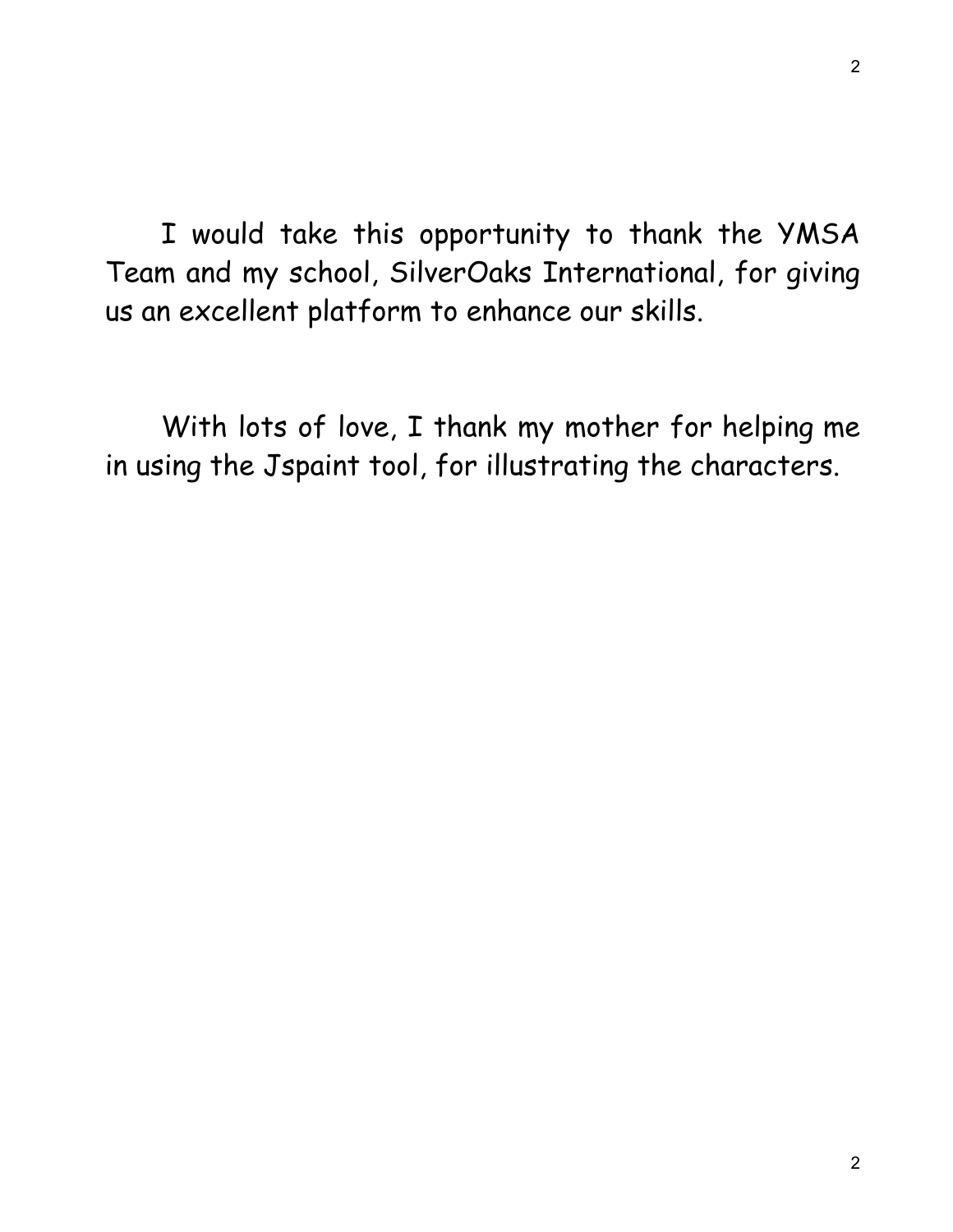Once upon a time, there was a 2D geometrical kingdom.



In the kingdom, there were many different shapes. Among those shapes, there were four best friends. Their names were **Skyscraping\_rectangle**, **Balanced\_square, Right\_triangle** and **Chunky\_trapezium**.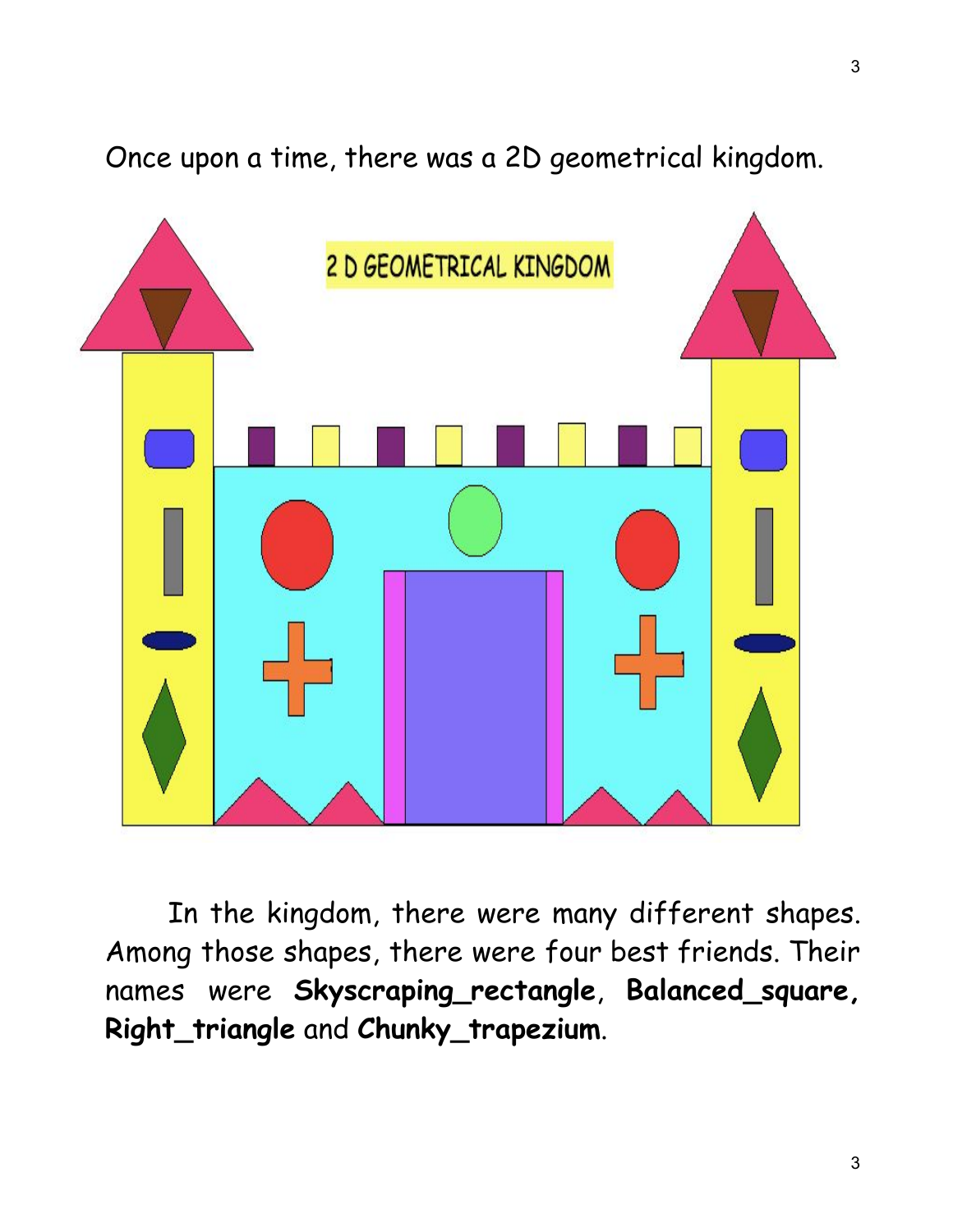

One day, they all started boasting about themselves this way….

Skyscraping\_rectangle : "I am the tallest in our group. I am the leader of the group."

Balanced\_square : "Wait wait!! Don't you see that all my sides are balanced as they are equal? So you all must obey me.''

Right\_triangle : "Nooo! I have a sharp tip, so you all must listen to me or else I will poke you."

Chunky\_trapezium :"Oh come on!!! I am the strongest in our group. So you all must obey my orders."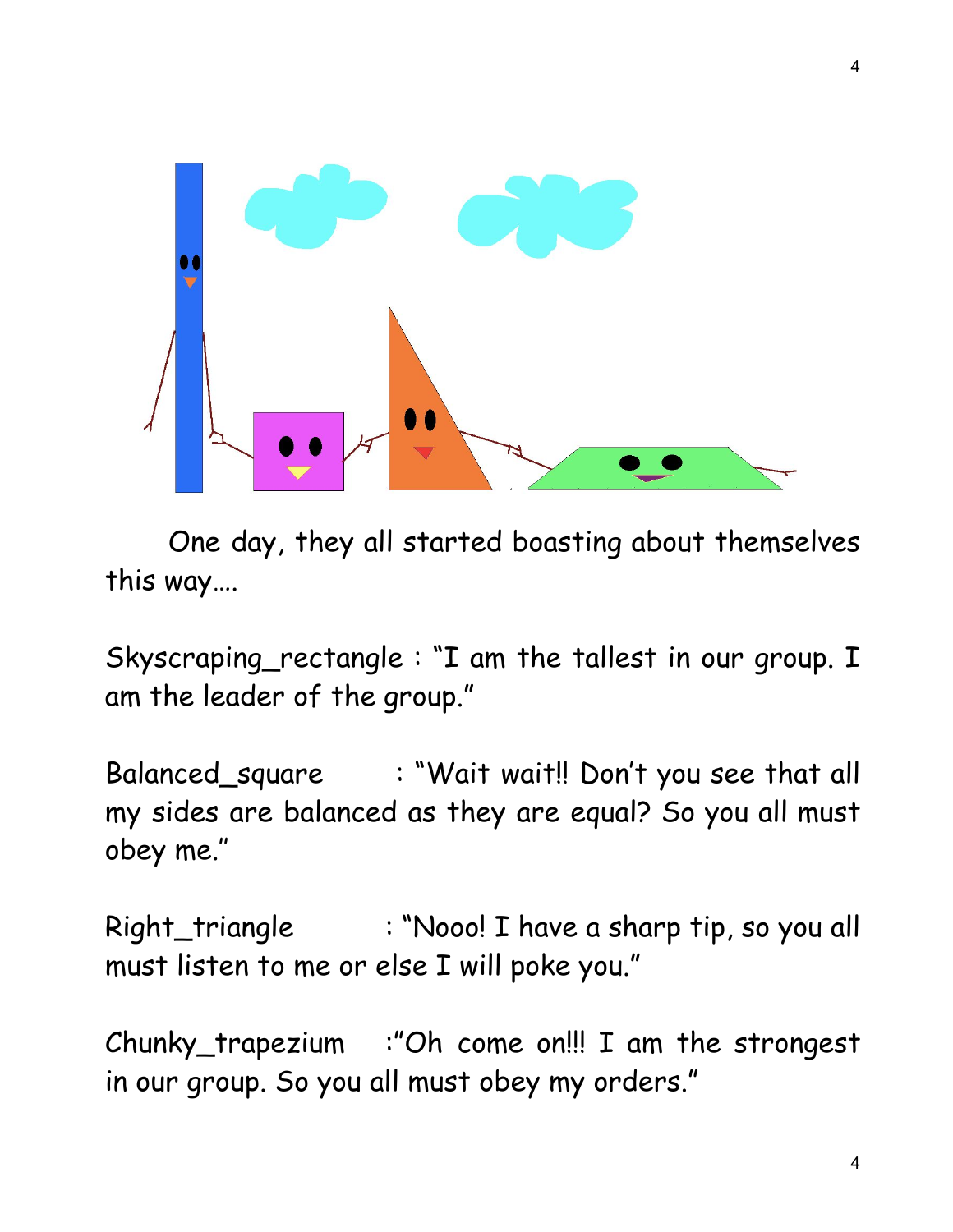…. And they all started fighting for no reason.

Just then the **Dazzling\_sun**, who was watching them from the sky, suggested this way,"Why don't you take the help of the King???"



So, the four friends marched towards the kingdom.

When they entered the palace, they greeted the King, Mr. **Sparkling\_star** and told their problem. The King listened to them and smiled. He then called out his Army of soldiers, the **Teeny\_UnitSquares**. They all marched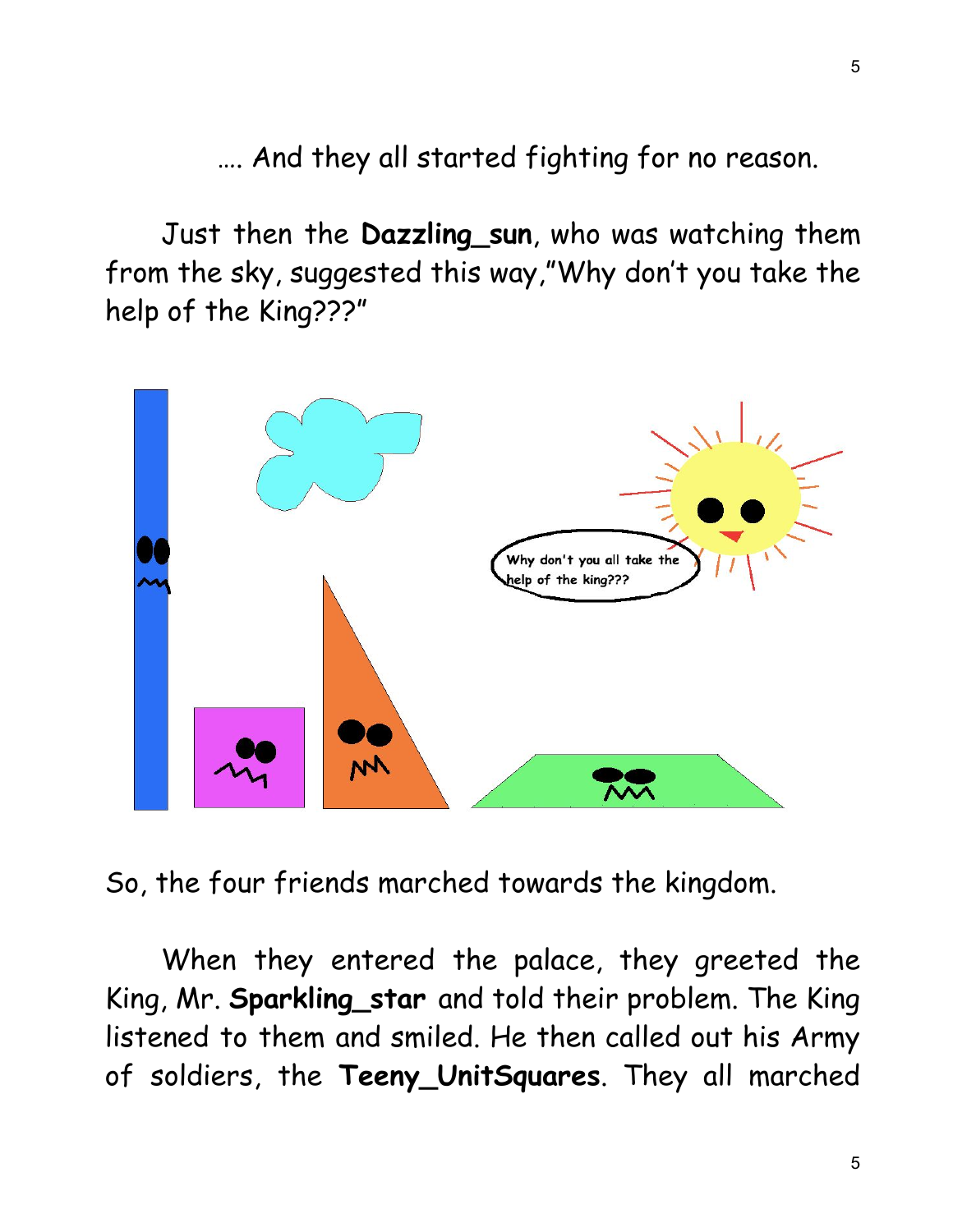into the palace and soon the court was filled with many of them.



The King narrated the whole story and asked if they could help. The unit squares discussed among themselves and said,'' Yes your majesty!! .''

They started measuring the SPACE OCCUPIED BY THE SHAPES by hopping upon one another and forming similar shapes as the four friends. They were amazed to see that they all occupied equal space which was about 16 Teeny\_UnitSquares.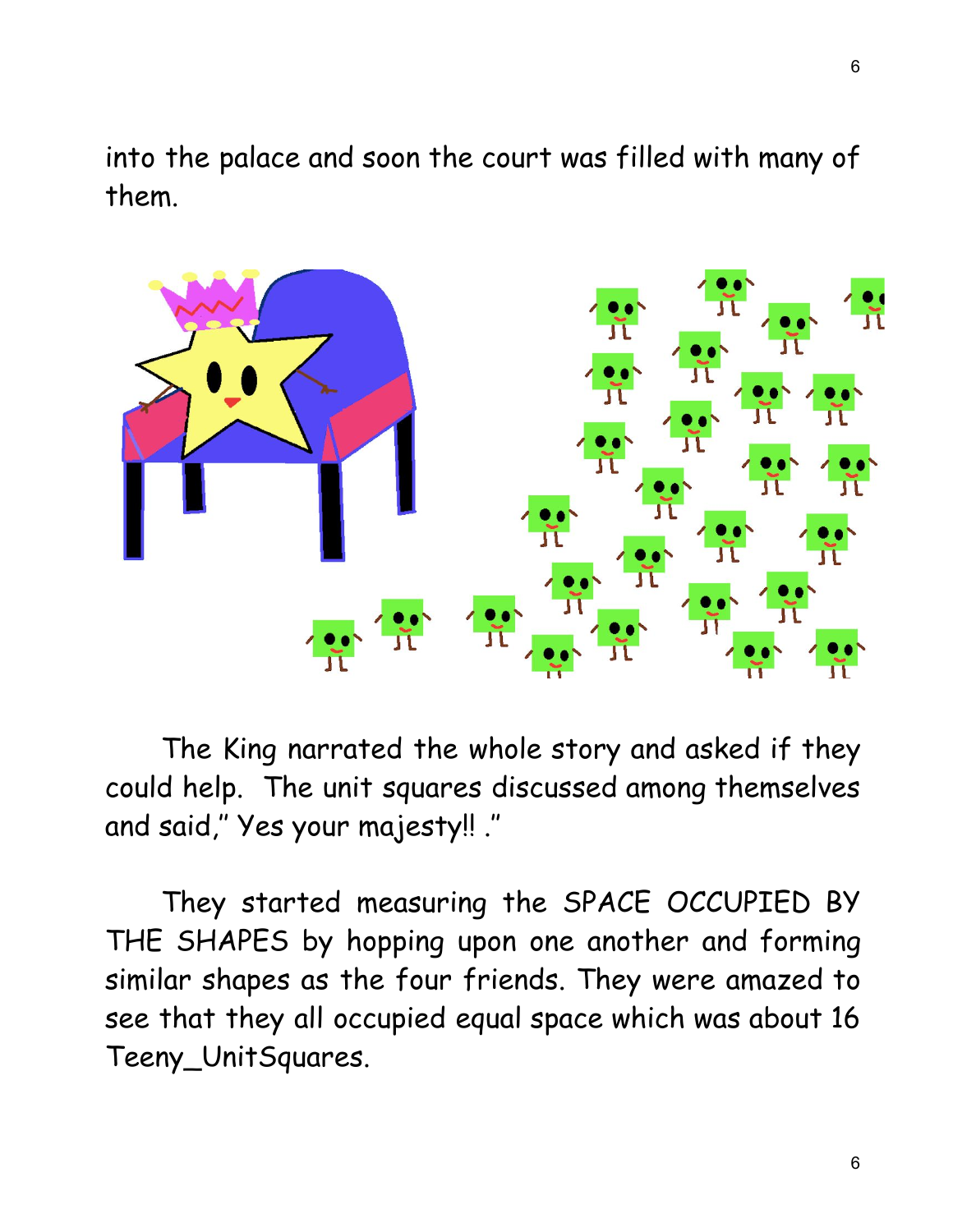The King, Sparkling\_star addressed the four friends this way, " Did you all notice? Teeny\_UnitSquares help us in measuring the space occupied by a 2D shape. This is also known as the AREA of the shape.''



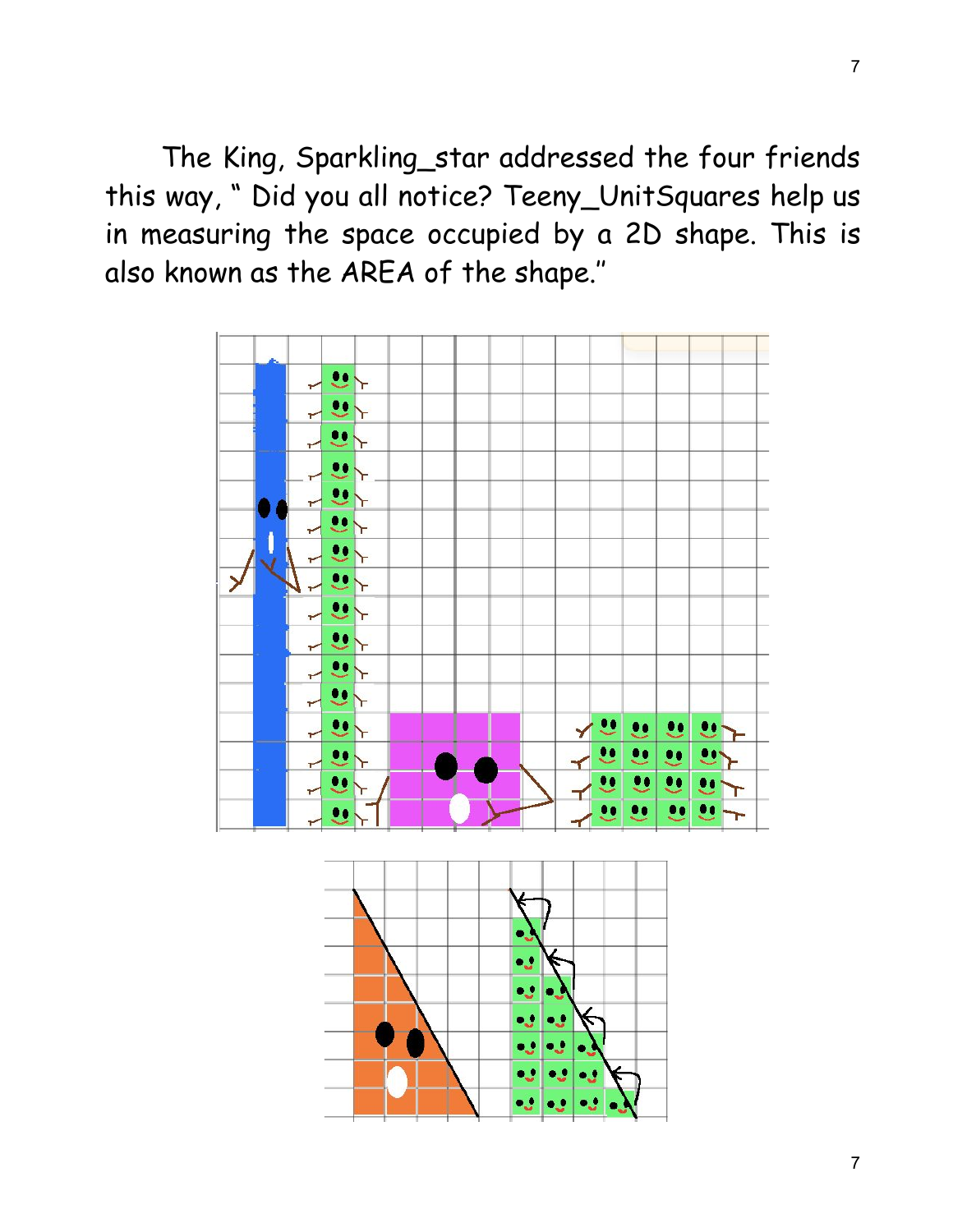

Chunky\_trapezium thought for a while and asked, "Does it mean we all have the same AREA, as we each occupy the same space as 16 Teeny\_UnitSquares??''

The King nodded his head and said, "Yes!!, you are correct. Even though you all look different from one another in terms of shape, you are united by AREA."

Just then, one of the soldiers, Teeny\_UnitSquare stepped forward and asked, "Don't you think it's a good reason to celebrate? Do you still want to fight?''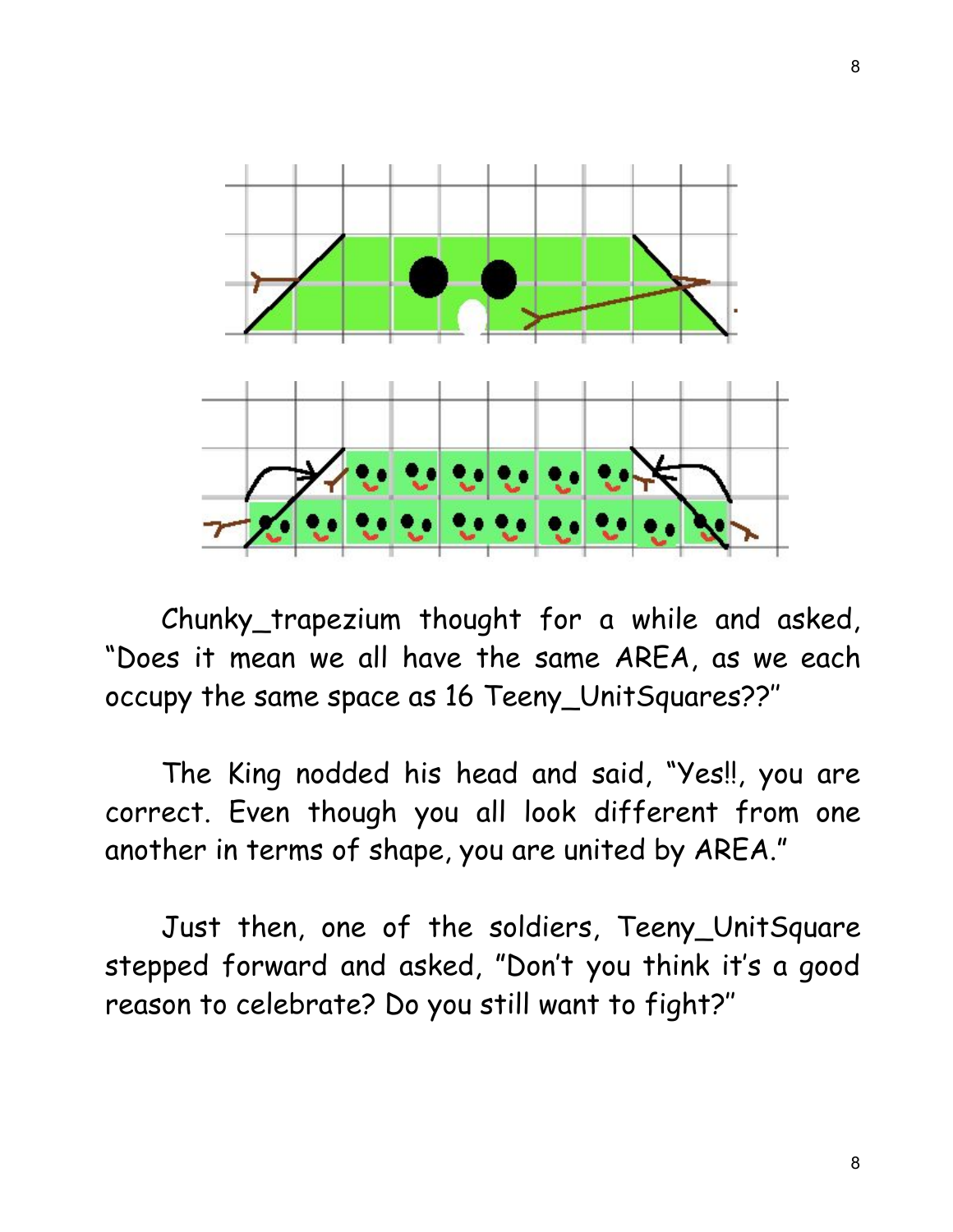The four friends realized their mistake. They thanked the King and the Teeny\_UnitSquares by saying aloud….

> " LONG LIVE THE KING !!!... LONG LIVE THE UNIT SQUARES !!! "



...and they all left the palace with a happy face:)

## **THE END**